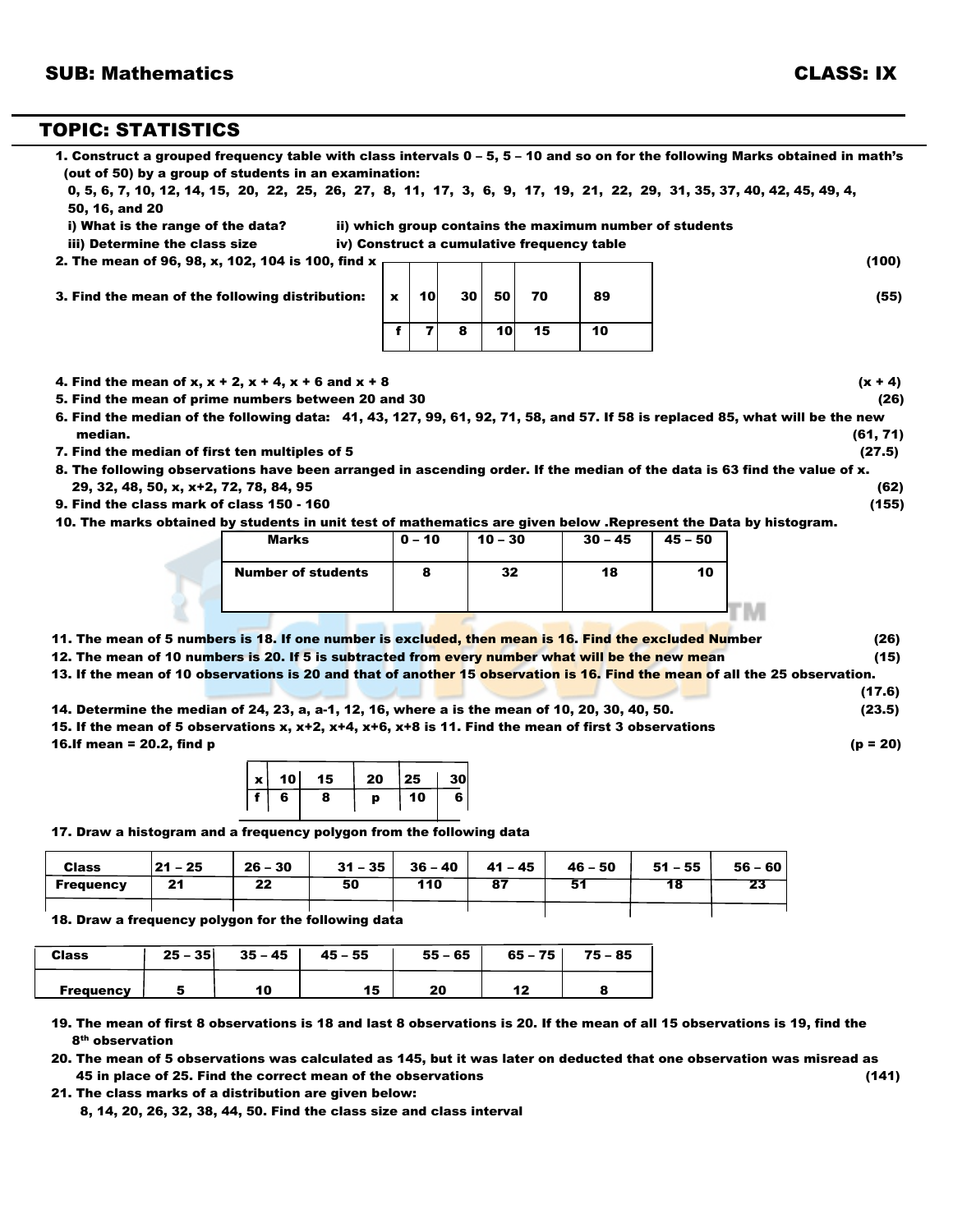- 22) Class mark of class interval 60 70 is a) 60 b) 70 c) 65 d) 75 23) The upper class limit of class interval 35 – 45 is equal to a) 35 b) 40 c) 45 d) 10 24) If the mean of the data 6, 8, 10, 3, 7 and m is 7 then the value of m is a) 10 b) 12 c) 8 d) 9 25) The mean of first five even natural numbers is a) 10 b) 15 c) 30 d) 6 26) The mode of the data 4, 4, 8, 10, 15, 20 8, 17 and x is 4, then the value of x is a) 4 b)8 c) 20 d) 15 27) The mean of first five whole numbers is
- a) 2 b) 3 c) 3.5 d) 2.5
- 28) Histogram is prepared in which series.
- a) Individual b) Discrete c) Continuous d) None of these 29) The range of the data:
- 25, 18, 20, 22, 16, 6, 17, 15, 12, 30, 32, 10, 19, 8, 11, 20 is a)10 b) 15 c) 18 d) 26
- 30) The median of the first five composite numbers …… a) 5 b) 8 c) 7.4 d) none of these

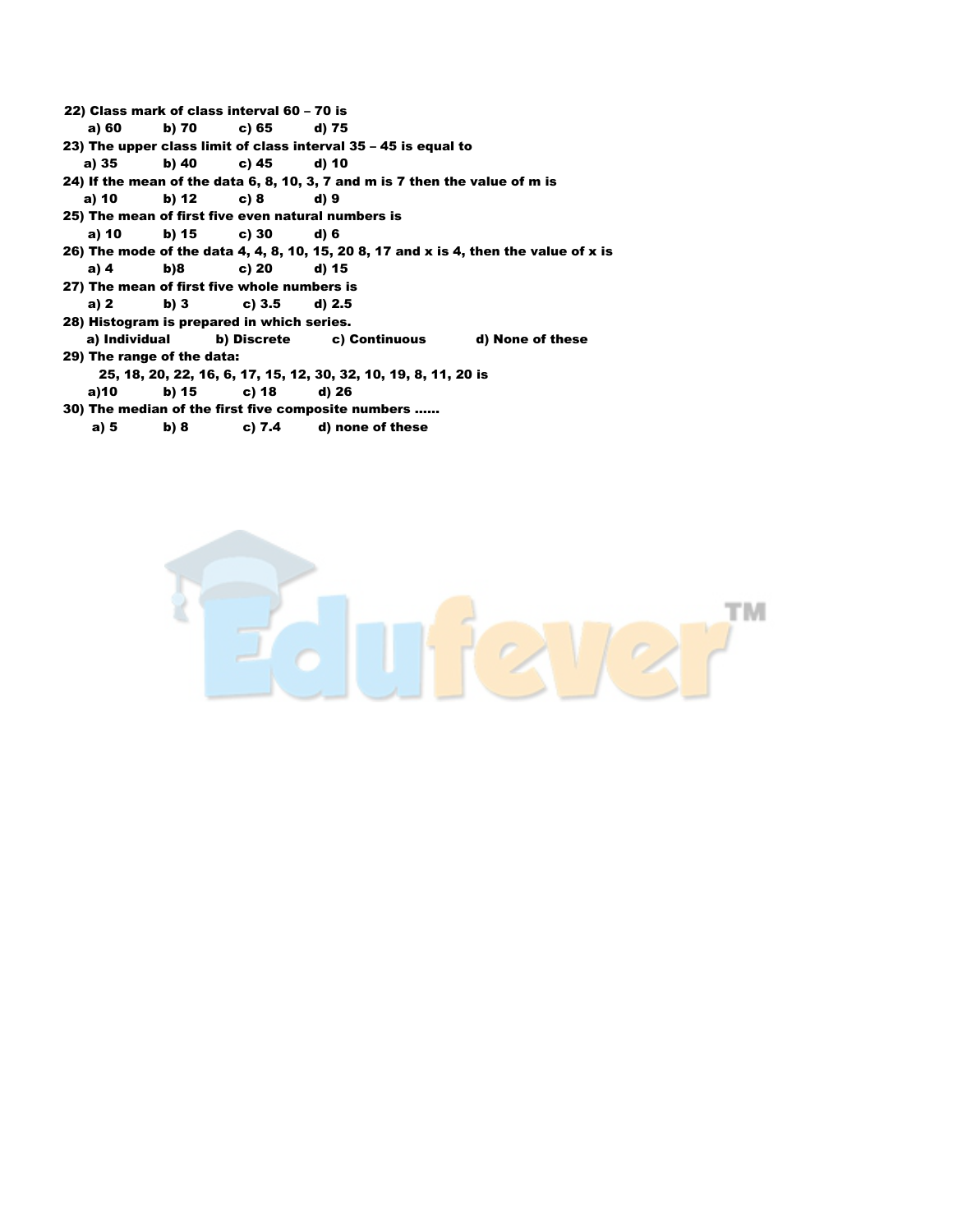| <b>Class</b> | $\cdot$ IX | <b>Subject : Mathematics</b> | <b>Assignment 12 : Statistics</b> |
|--------------|------------|------------------------------|-----------------------------------|
|--------------|------------|------------------------------|-----------------------------------|

- 1. Write the class size in each of the following:
- (a)  $0 4, 5 9, 10 14$  (b)  $10 19, 20 29, 30 39$  (c)  $5 5.01, 5.01 5.02, 5.02 5.03$ 2. Write class size and class limits in each of the following if the class marks are: (a) 104, 114, 124, 134, 144, 154 (b) 47, 52, 57, 62, 67, 72, 77 (c) 12.5, 17.5, 22.5, 27.5, 32.5, 37.5
- 3. The monthly wages of 30 workers in a factory are given below:- 830, 835, 890, 810, 835, 836, 869, 894, 898, 890, 820, 860, 832, 833, 855, 845, 804, 808, 812, 840, 885, 835, 836, 878, 840, 868, 890, 806, 840, 890 (a) Form frequency distribution table with class size 10 (b) Find cumulative frequency (c) Draw histogram and frequency polygon
- 4. Draw histogram and frequency polygon:

| <b>Marks</b>    | 10<br>. | $10 - 20$ | $20 - 30$ | $30 - 40$ | $40 - 50$ | $50 - 60$ | - 70<br>$60 -$ |
|-----------------|---------|-----------|-----------|-----------|-----------|-----------|----------------|
| No. of students |         | 10        |           |           |           |           |                |

5. The following are the scores of two groups of class IX students in a test.

| Scores    | Group A | Group B |
|-----------|---------|---------|
| $50 - 52$ | 4       |         |
| $47 - 49$ | 10      |         |
| $44 - 46$ | 15      |         |
| $41 - 43$ | 18      |         |
| $38 - 40$ | 20      | 12      |
| $35 - 37$ | 12      | 17      |
| $32 - 34$ | 13      | 22      |
| Total     | 92      | 68      |

- 6. The mean of 40 observations was 160. It was detected on rechecking that the value of 165 was wrongly copied as 125 for computation of mean. Find the correct mean.
- 7. The mean monthly salary of 10 members of a group is Rs 1445, one more member whose monthly salary is Rs 1500 has joined the group. Find the mean monthly salary of 11 members.
- 8. If the mean of the following distribution is 6, find the value of P.

9. Draw histogram of the weekly pocket expenses of 125 students of a school given below:

| Weekly expenses (Rs) | No of students |
|----------------------|----------------|
| $10 - 20$            | 10             |
| $20 - 30$            | 15             |
| $30 - 50$            | 40             |
| $50 - 60$            | 25             |
| $60 - 90$            | 30             |
| $90 - 100$           |                |